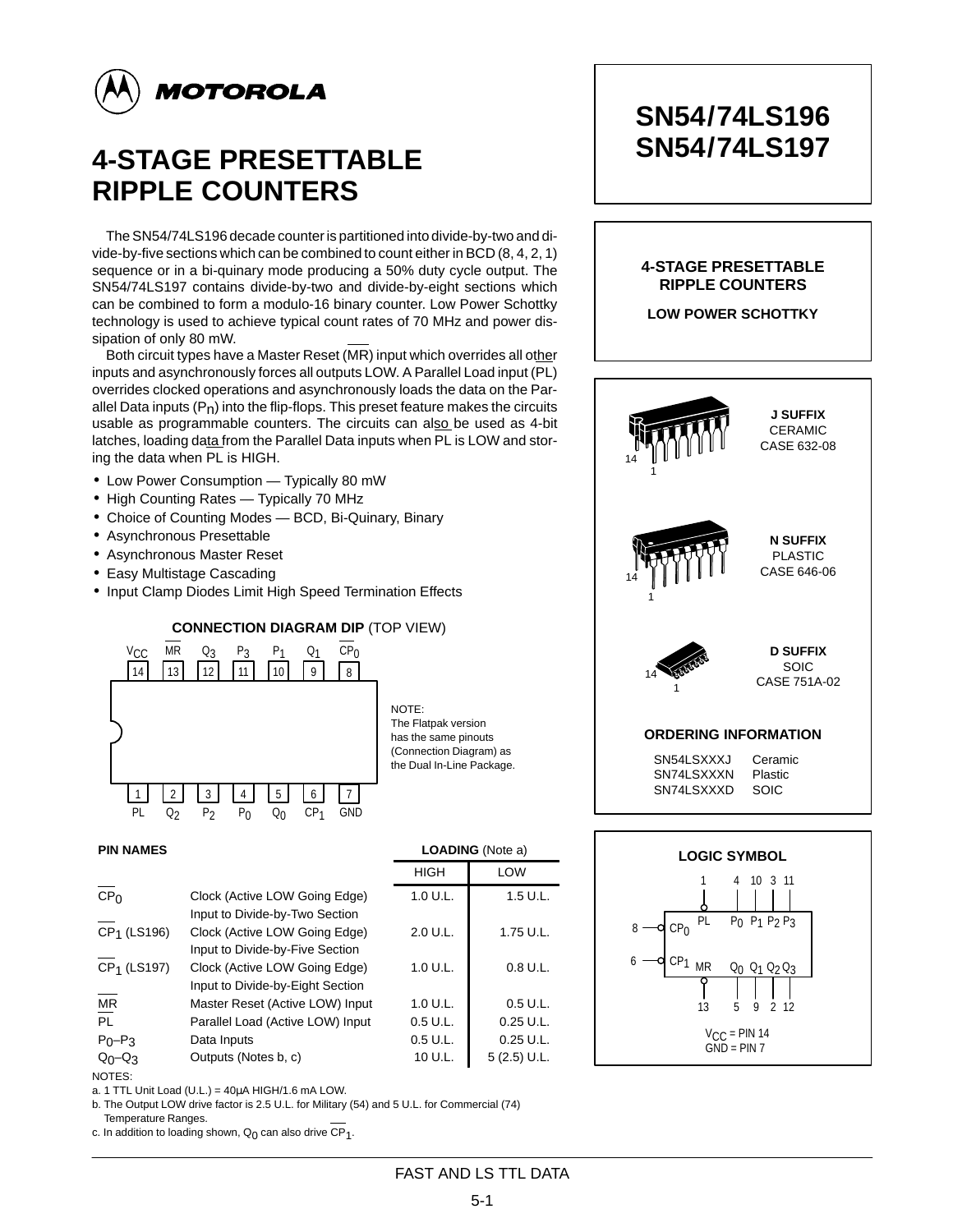**LOGIC DIAGRAM**







**LS197**

V<sub>CC</sub> = PIN 14<br>GND = PIN 7  $O = PIN NUMBERS$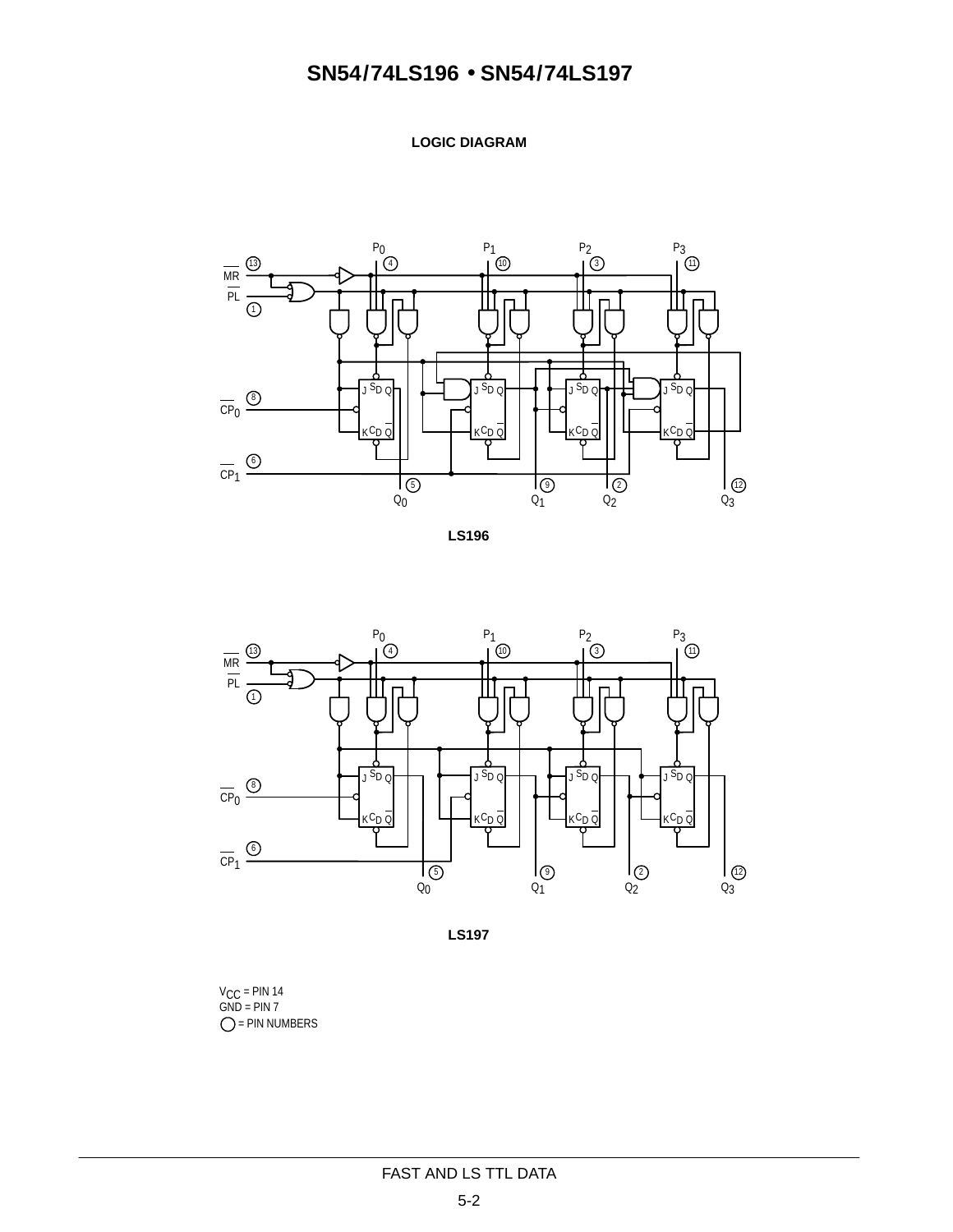#### **FUNCTIONAL DESCRIPTION**

 The LS196 and LS197 are asynchronously presettable decade and binary ripple counters. The LS196 Decade Counter is partitioned into divide-by-two and divide-by-five sections while the LS197 is partitioned into divide-by-two and divideby-eight sections, with all sections having a separate Clock input. In the counting modes, state changes are initiated by the HIGH to LOW transition of the clock signals. State changes of the Q outputs, however, do not occur simultaneously because of the internal ripple delays. When using external logic to decode the Q outputs, designers should bear in mind that the unequal delays can lead to decoding spikes and thus a decoded signal should not be used as a clock or strobe. The  $CP<sub>0</sub>$  input serves the  $Q_0$  flip-flop in both circuit types while the  $CP_1$  input serves the divide-by-five or divide-by-eight section. The  $Q_0$ output is designed and specified to drive the rated fan-out plus the CP<sub>1</sub> input. With the input frequency connected to  $CP<sub>0</sub>$  and  $Q<sub>0</sub>$  driving CP<sub>1</sub>, the LS197 forms a straightforward module-16 counter, with  $Q_0$  the least significant output and  $Q_3$  the most significant output.

The LS196 Decade Counter can be connected up to operate in two different count sequences, as indicated in the tables of Figure 2. With the input frequency connected to  $CP<sub>0</sub>$  and with  $Q_0$  driving CP<sub>1</sub>, the circuit counts in the BCD  $(8, 4, 2, 1)$ sequence. With the input frequency connected to CP<sub>1</sub> and Q<sub>3</sub> driving CP<sub>0</sub>, Q<sub>0</sub> becomes the low frequency output and has a 50% duty cycle waveform. Note that the maximum counting rate is reduced in the latter (bi-quinary) configuration because of the interstage gating delay within the divide-by-five section.

The LS196 and LS197 have an asynchronous active LOW Master Reset input (MR) which overrides all other inputs and forces all outputs LOW. The counters are also asynchronously presettable. A LOW on the Parallel Load input (PL) overrides the clock inputs and loads the data from Parallel Data ( $P_0-P_3$ ) inputs into the flip-flops. While PL is LOW, the counters act as transparent latches and any change in the  $P<sub>n</sub>$  inputs will be reflected in the outputs.

| <b>DECADE (NOTE 1)</b> |                |       |                | <b>BI-QUINARY (NOTE 2)</b> |              |         |       |       |                |
|------------------------|----------------|-------|----------------|----------------------------|--------------|---------|-------|-------|----------------|
| <b>COUNT</b>           | Q <sub>3</sub> | $Q_2$ | Q <sub>1</sub> | $Q_{0}$                    | <b>COUNT</b> | $Q_{0}$ | $Q_3$ | $Q_2$ | Q <sub>1</sub> |
| $\Omega$               |                |       |                |                            |              |         |       |       |                |
|                        |                |       |                | н                          |              |         |       |       |                |
|                        |                |       | н              |                            |              |         |       | н     |                |
|                        |                |       | н              | н                          |              |         |       | н     |                |
|                        |                | н     |                |                            |              |         | н     |       |                |
| 5                      |                | н     |                | н                          |              | н       |       |       |                |
| ิค                     |                | Н     | н              |                            |              | н       |       |       |                |
|                        |                | н     | н              | н                          |              | Н       |       | н     |                |
|                        |                |       |                |                            |              | Н       |       | н     |                |
|                        | н              |       |                | H                          |              | н       | н     |       |                |

**Figure 2. LS196 COUNT SEQUENCES**

NOTES:

1. Signal applied to  $CP<sub>0</sub>$ ,  $Q<sub>0</sub>$  connected to  $CP<sub>1</sub>$ .

2. Signal applied to  $CP_1$ ,  $Q_3$  connected to  $CP_0$ .

#### **MODE SELECT TABLE**

|    | <b>INPUTS</b> |     | <b>RESPONSE</b> |
|----|---------------|-----|-----------------|
| ΜR | ÞГ            | C.P |                 |
|    |               |     | Reset (Clear)   |
|    |               |     | Parallel Load   |
|    |               |     | Count           |

H = HIGH Voltage Level

L = LOW Voltage Level

 $X = Don't Care$ 

 $L = HIGH$  to Low Clock Transition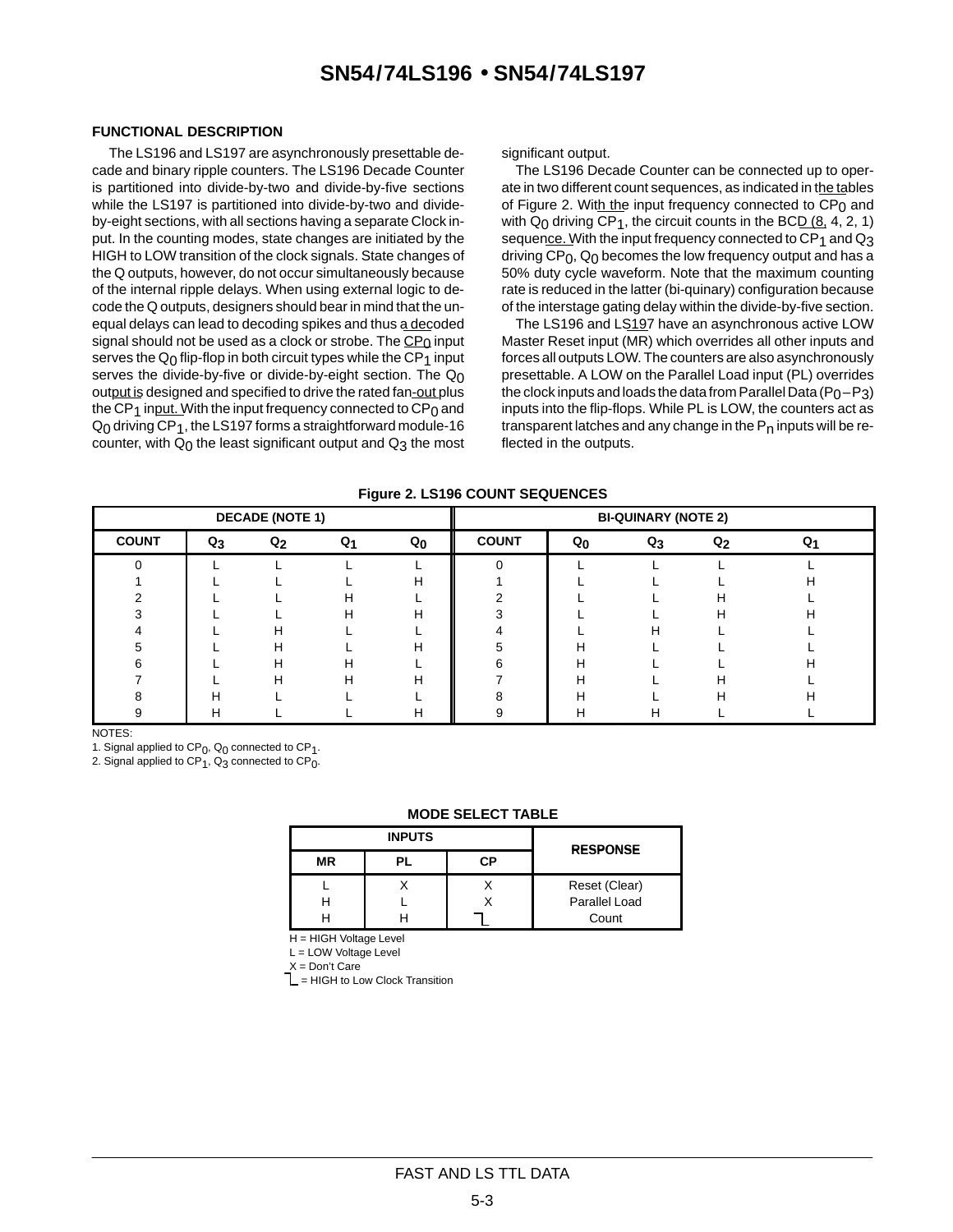### **GUARANTEED OPERATING RANGES**

| Symbol     | <b>Parameter</b>                           |          | <b>Min</b>  | Typ        | Max         | <b>Unit</b> |
|------------|--------------------------------------------|----------|-------------|------------|-------------|-------------|
| $V_{CC}$   | Supply Voltage                             | 54<br>74 | 4.5<br>4.75 | 5.0<br>5.0 | 5.5<br>5.25 |             |
| TA         | <b>Operating Ambient Temperature Range</b> | 54<br>74 | $-55$<br>0  | 25<br>25   | 125<br>70   | $^{\circ}C$ |
| <b>IOH</b> | Output Current — High                      | 54,74    |             |            | $-0.4$      | mA          |
| <b>IOL</b> | Output Current - Low                       | 54<br>74 |             |            | 4.0<br>8.0  | mA          |

### **DC CHARACTERISTICS OVER OPERATING TEMPERATURE RANGE** (unless otherwise specified)

|                 |                                                                                                                                                              |       | Limits |            |                                                |        |                                                     |                                                         |  |
|-----------------|--------------------------------------------------------------------------------------------------------------------------------------------------------------|-------|--------|------------|------------------------------------------------|--------|-----------------------------------------------------|---------------------------------------------------------|--|
| Symbol          | <b>Parameter</b>                                                                                                                                             |       | Min    | <b>Typ</b> | Max                                            | Unit   |                                                     | <b>Test Conditions</b>                                  |  |
| V <sub>IH</sub> | Input HIGH Voltage                                                                                                                                           |       | 2.0    |            |                                                | $\vee$ | Guaranteed Input HIGH Voltage for<br>All Inputs     |                                                         |  |
| $V_{IL}$        | Input LOW Voltage                                                                                                                                            | 54    |        |            | 0.7                                            | $\vee$ | Guaranteed Input LOW Voltage for                    |                                                         |  |
|                 |                                                                                                                                                              | 74    |        |            | 0.8                                            |        | All Inputs                                          |                                                         |  |
| VIK             | Input Clamp Diode Voltage                                                                                                                                    |       |        | $-0.65$    | $-1.5$                                         | V      | $V_{\text{C}}C$ = MIN, $I_{\text{IN}}$ = -18 mA     |                                                         |  |
|                 | Output HIGH Voltage                                                                                                                                          | 54    | 2.5    | 3.5        |                                                | V      | $V_{CC}$ = MIN, $I_{OH}$ = MAX, $V_{IN}$ = $V_{IH}$ |                                                         |  |
| VOH             |                                                                                                                                                              | 74    | 2.7    | 3.5        |                                                | $\vee$ | or V <sub>II</sub> per Truth Table                  |                                                         |  |
|                 |                                                                                                                                                              | 54,74 |        | 0.25       | 0.4                                            | V      | $I_{OL} = 4.0$ mA                                   | $V_{CC} = V_{CC}$ MIN,<br>$V_{IN} = V_{IL}$ or $V_{IH}$ |  |
| VOL             | Output LOW Voltage                                                                                                                                           | 74    |        | 0.35       | 0.5                                            | V      | $I_{\text{OI}} = 8.0 \text{ mA}$                    | per Truth Table                                         |  |
| ЧH              | Input HIGH Current<br>Data, PL<br>$MR$ , CP <sub>0</sub> (LS <sub>196</sub> )<br>$MR$ , CP <sub>0</sub> , CP <sub>1</sub> (LS197)<br>CP <sub>1</sub> (LS196) |       |        |            | 20<br>40<br>40<br>80                           | μA     | $V_{CC}$ = MAX, $V_{IN}$ = 2.7 V                    |                                                         |  |
|                 | Data, PL<br>MR, $CP0$ (LS196)<br>$MR$ , CP <sub>0</sub> , CP <sub>1</sub> (LS197)<br>CP <sub>1</sub> (LS196)                                                 |       |        |            | 0.1<br>0.2<br>0.2<br>0.4                       | mA     | $V_{\text{C}}$ C = MAX, $V_{\text{IN}}$ = 7.0 V     |                                                         |  |
| ĪЩ              | Input LOW Current<br>Data, PL<br>MR.<br>CP <sub>0</sub><br>$CP1$ (LS196)<br>CP <sub>1</sub> (LS197)                                                          |       |        |            | $-0.4$<br>$-0.8$<br>$-2.4$<br>$-2.8$<br>$-1.3$ | mA     | $V_{CC}$ = MAX, $V_{IN}$ = 0.4 V                    |                                                         |  |
| los             | Short Circuit Current (Note 1)                                                                                                                               |       | $-20$  |            | $-100$                                         | mA     | $V_{CC} = MAX$                                      |                                                         |  |
| <b>ICC</b>      | <b>Power Supply Current</b>                                                                                                                                  |       |        |            | 27                                             | mA     | $V_{CC} = MAX$                                      |                                                         |  |

Note 1: Not more than one output should be shorted at a time, nor for more than 1 second.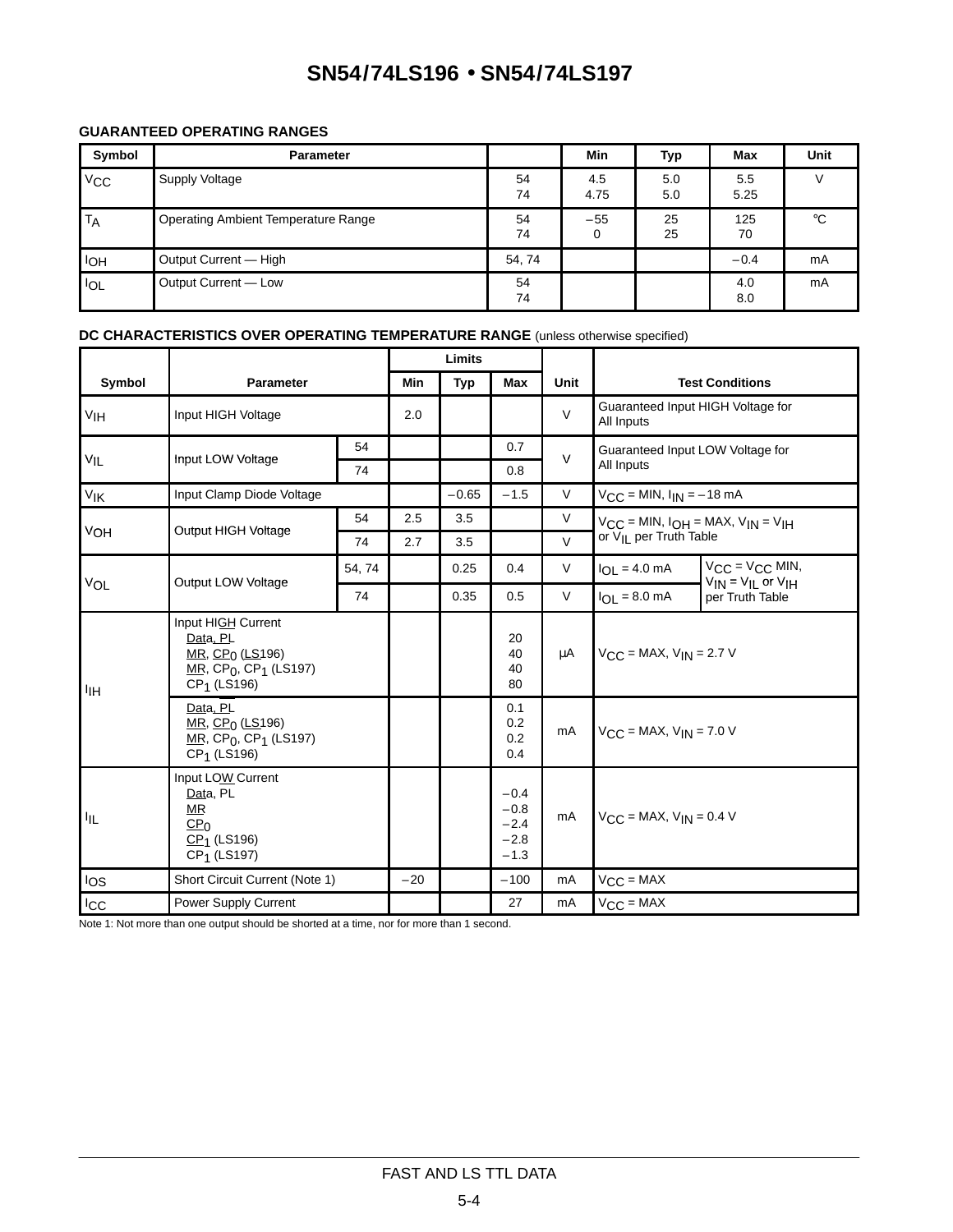### **AC CHARACTERISTICS** (T<sub>A</sub> = 25°C)

|                                      |                                         |     |              |          | Limits |              |          |             |                                                           |
|--------------------------------------|-----------------------------------------|-----|--------------|----------|--------|--------------|----------|-------------|-----------------------------------------------------------|
|                                      |                                         |     | <b>LS196</b> |          |        | <b>LS197</b> |          |             |                                                           |
| Symbol                               | <b>Parameter</b>                        | Min | Typ          | Max      | Min    | Typ          | Max      | <b>Unit</b> | <b>Test Conditions</b>                                    |
| f <sub>MAX</sub>                     | Maximum Clock Frequency                 | 30  | 40           |          | 30     | 40           |          | <b>MHz</b>  |                                                           |
| <sup>t</sup> PLH<br><b>tPHL</b>      | $CP0$ Input to<br>$Q_0$ Output          |     | 8.0<br>13    | 15<br>20 |        | 8.0<br>14    | 15<br>21 | ns          |                                                           |
| <b>tPLH</b><br><b>tPHL</b>           | $CP1$ Input to<br>$Q_1$ Output          |     | 16<br>22     | 24<br>33 |        | 12<br>23     | 19<br>35 | ns          |                                                           |
| t <sub>PLH</sub><br><b>t</b> PHL     | $CP1$ Input to<br>Q <sub>2</sub> Output |     | 38<br>41     | 57<br>62 |        | 34<br>42     | 51<br>63 | ns          | $V_{\text{CC}} = 5.0 \text{ V}$<br>C <sub>L</sub> = 15 pF |
| t <sub>PLH</sub><br><b>tPHL</b>      | $CP1$ Input to<br>Q <sub>3</sub> Output |     | 12<br>30     | 18<br>45 |        | 55<br>63     | 78<br>95 | ns          |                                                           |
| <b>tPLH</b><br><sup>t</sup> PHL      | Data to Output                          |     | 20<br>29     | 30<br>44 |        | 18<br>29     | 27<br>44 | ns          |                                                           |
| t <sub>PLH</sub><br><sup>t</sup> PHL | PL Input to<br>Any Output               |     | 27<br>30     | 41<br>45 |        | 26<br>30     | 39<br>45 | ns          |                                                           |
| t <sub>PHL</sub>                     | MR Input to Any Output                  |     | 34           | 51       |        | 34           | 51       | ns          |                                                           |

#### **AC SETUP REQUIREMENTS** (T<sub>A</sub> = 25°C)

|                  |                              | Limits |              |            |            |              |            |      |                        |
|------------------|------------------------------|--------|--------------|------------|------------|--------------|------------|------|------------------------|
|                  |                              |        | <b>LS196</b> |            |            | <b>LS197</b> |            |      |                        |
| Symbol           | <b>Parameter</b>             | Min    | <b>Typ</b>   | <b>Max</b> | <b>Min</b> | <b>Typ</b>   | <b>Max</b> | Unit | <b>Test Conditions</b> |
| tw               | $CP0$ Pulse Width            | 20     |              |            | 20         |              |            | ns   |                        |
| t <sub>W</sub>   | CP <sub>1</sub> Pulse Width  | 30     |              |            | 30         |              |            | ns   |                        |
| t <sub>W</sub>   | PL Pulse Width               | 20     |              |            | 20         |              |            | ns   |                        |
| tw               | MR Pulse Width               | 15     |              |            | 15         |              |            | ns   |                        |
| $t_{\rm S}$      | Data Input Setup Time - HIGH | 10     |              |            | 10         |              |            | ns   | $V_{CC}$ = 5.0 V       |
| $t_{\rm S}$      | Data Input Setup Time - LOW  | 15     |              |            | 15         |              |            | ns   |                        |
| th               | Data Hold Time - HIGH        | 10     |              |            | 10         |              |            | ns   |                        |
| th               | Data Hold Time - LOW         | 10     |              |            | 10         |              |            | ns   |                        |
| t <sub>rec</sub> | <b>Recovery Time</b>         | 30     |              |            | 30         |              |            | ns   |                        |

### **DEFINITIONS OF TERMS**

SETUP TIME  $(t<sub>S</sub>)$  — is defined as the minimum time required for the correct logic level to be present at the logic input prior to the clock transition from HIGH to LOW in order to be recognized and transferred to the outputs.

HOLD TIME  $(t_h)$  — is defined as the minimum time following the clock transition from HIGH to LOW that the logic level must be maintained at the input in order to ensure continued recognition. A negative HOLD TIME indicates that the correct logic level may be released prior to the clock transition from HIGH to LOW and still be recognized.

RECOVERY TIME  $(t_{rec})$  — is defined as the minimum time required between the end of the reset pulse and the clock transition from HIGH to LOW in order to recognize and transfer LOW Data to the Q outputs.